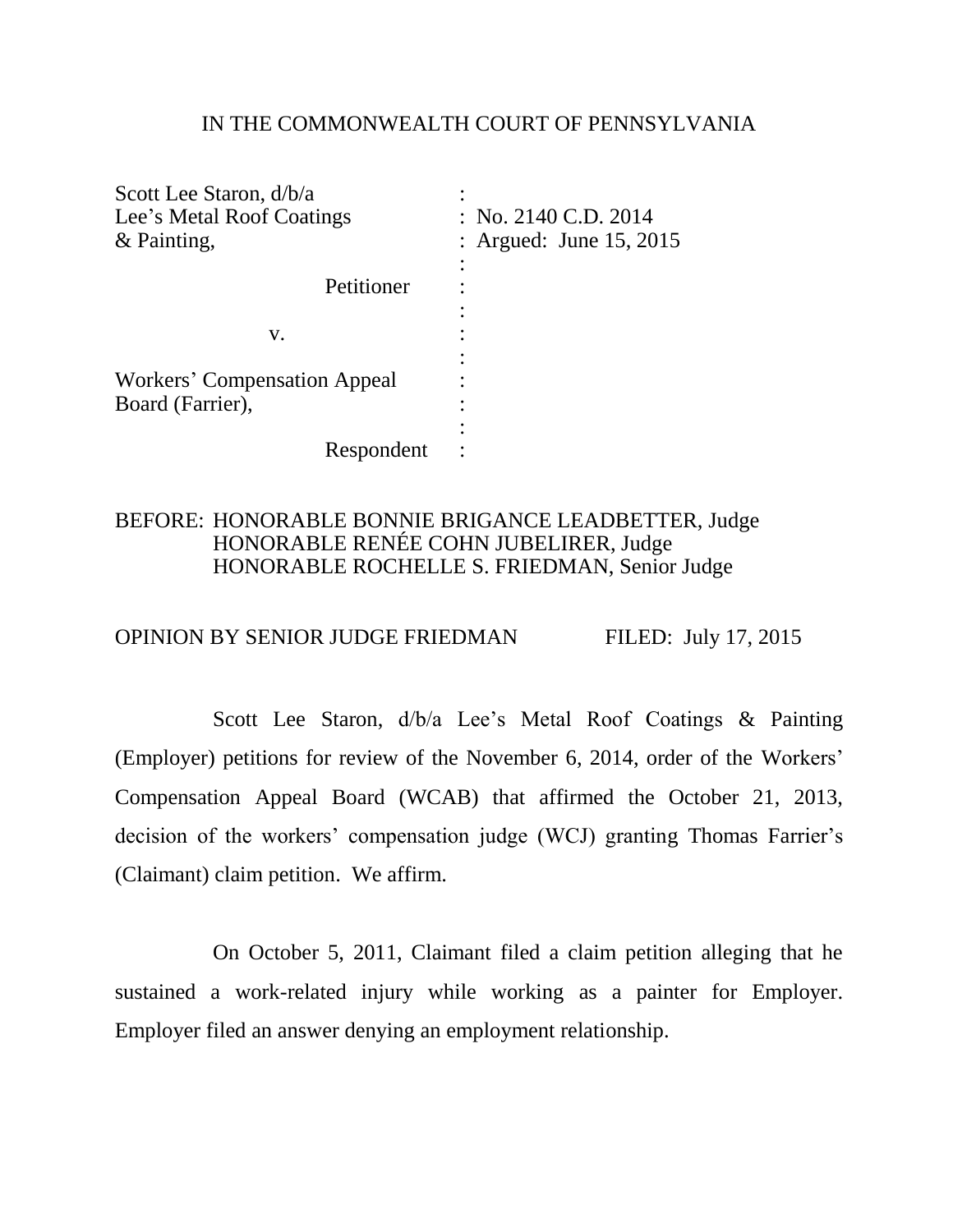At a hearing before the WCJ, Employer testified that Claimant first called Employer in response to Employer's advertisement seeking a painter. Claimant told Employer that he had 20 years of experience in painting and roof work, that he had worked for different contractors and had done "a lot of sub work," that he was self-employed and usually did his own work, and that he owned his own truck, tools, and some equipment. Employer and Claimant met and further discussed Claimant's work experience and the terms under which Employer would hire Claimant. They agreed that Employer would pay Claimant \$100 per day.<sup>1</sup> Employer also told Claimant that Claimant would need to sign a document in order to work for Employer. (WCJ's Findings of Fact, Nos. 12-13.)

Employer further testified that Claimant started working for Employer on May 3, 2011. Claimant used his own brushes, caulk gun, painter pants, and knee pads, but Employer provided Claimant with ladders and all other necessary equipment. From May 3, 2011, through May 6, 2011, Claimant and Employer met at Employer's home and travelled to the job site together. After instructing Claimant on the first day to clean and paint the front part of the roof, Employer did not give Claimant any additional work directions. Employer further testified that he forgot to have Claimant sign the independent/sub-contractor agreement (Agreement)<sup>2</sup> at their initial meeting, but that Claimant signed and dated the

# **(Footnote continued on next page…)**

<sup>&</sup>lt;sup>1</sup> The WCJ's Findings of Fact Number 13 mistakenly states that "Employer specifically testified that he did agree to pay [Claimant] \$12.00 per hour for 40 hours of work per week." However, Employer testified that he did *not* agree to that payment plan. (N.T., 1/9/12, at 71.)

 $2$  The Agreement provides, in relevant part: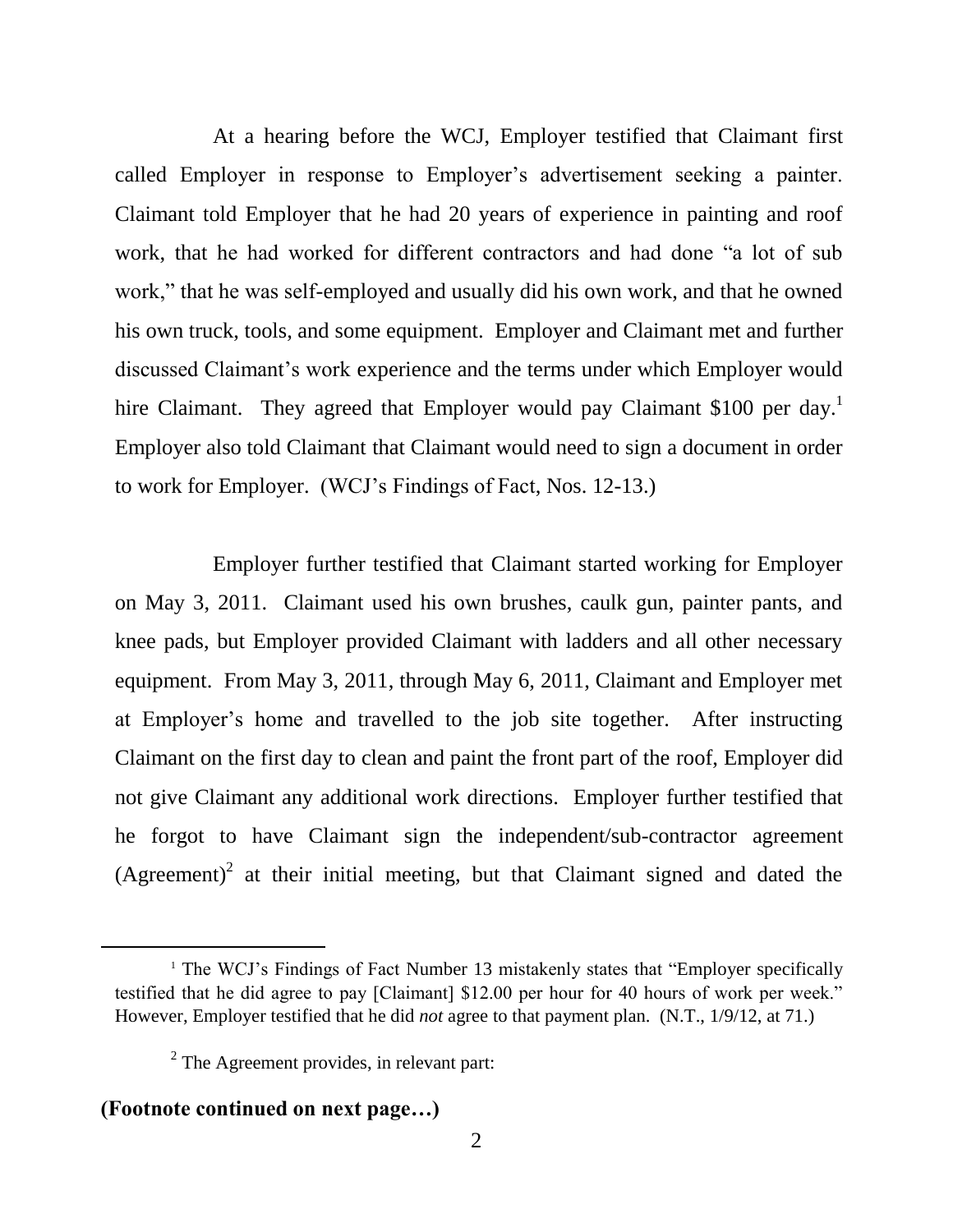Agreement when they met after Claimant's injury and release from the hospital. Employer presented the Agreement, which bears only Claimant's signature and is dated May 6, 2011. (*Id.*, Nos. 14-15, 18.)

Claimant testified that on May 6, 2011, while at the job site, he slipped and fell off of the roof, striking his head on the sidewalk. Claimant was taken by ambulance from the job site to the hospital. Claimant was discharged from the hospital later that day after receiving stitches in his head. (*Id.*, No. 4.)

## **(continued…)**

 $\overline{a}$ 

The undersigned understands that it the undersigned has been retained by Lee's Metal Roof Coatings & Painting (Pa. Contractor Regulation Number: PA 05972) as an independent contractor or subcontractor. No employer/employee relationship exists between Lee's Metal Roof Coatings & Painting and the undersigned. All payments from Lee's Metal Roof Coatings & Painting to the undersigned will be gross payments. Said payments will not contain deductions for taxes, Social Security, Unemployment Compensation, Workers['] Compensation or any form of medical insurance or benefits. The undersigned understands that the undersigned is solely responsible for all taxes applicable to the payments made to the undersigned. Furthermore, the undersigned understands that should the undersigned not wish to undertake the work without medical or other insurance in place, that it is the sole responsibility of the undersigned to obtain and pay for said insurance.

Inasmuch as the undersigned acknowledges that the undersigned is not an employee of Lee's Metal Roof Coatings & Painting, the undersigned hereby RELEASES Lee's Metal Roof Coatings & Painting from any and all claims and causes of action which arise from an employer/employee relationship.

(Agmt. at 1.)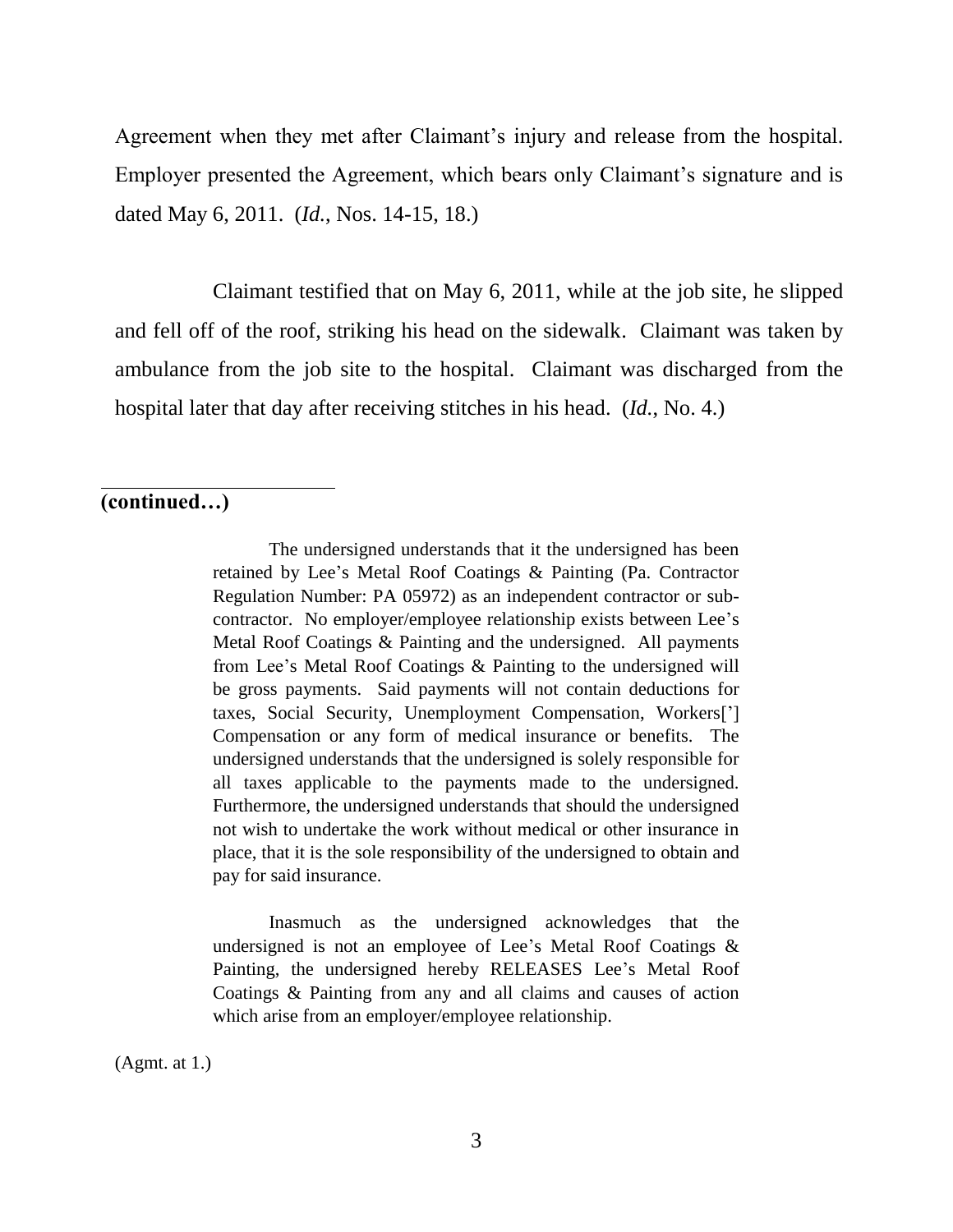Claimant further testified that after he left the hospital, he called Employer and made arrangements to pick up his car and tools and to receive payment for his work. Claimant's mother drove Claimant from the hospital to Employer's home, where Employer paid him \$300 for his three days of work. Claimant testified that he "might have" signed the Agreement, but he declined to identify the signature on the Agreement as his own. (*Id.*, No. 5.)

Claimant testified that he did not return to work in any capacity after May 6, 2011, and that he underwent surgeries on his left ankle and right knee later in May 2011. Following the surgeries, Claimant was not released to regular-duty work. Claimant also presented the medical report of David Rubenstein, M.D., who performed an independent medical examination of Claimant on February 22, 2013. Based on his examination, Dr. Rubenstein opined that Claimant had not reached maximum medical improvement but was capable of returning to light-duty work with several restrictions. (*Id.*, Nos. 6-10.)

The WCJ credited Employer's testimony in its entirety. The WCJ credited Claimant's testimony regarding his hiring and work for Employer only to the extent that it did not conflict with Employer's testimony. Specifically, the WCJ discredited Claimant's testimony that he did not sign the Agreement. The WCJ credited Claimant's testimony regarding his injury and the medical treatment and disability related to his injury. The WCJ found that Claimant had not entered into the Agreement at the time he sustained his work-related injury on May 6, 2011, and that Claimant was, therefore, Employer's employee and not an independent contractor. (*Id.*, Nos. 19-20; WCJ's Conclusions of Law, No. 2.) The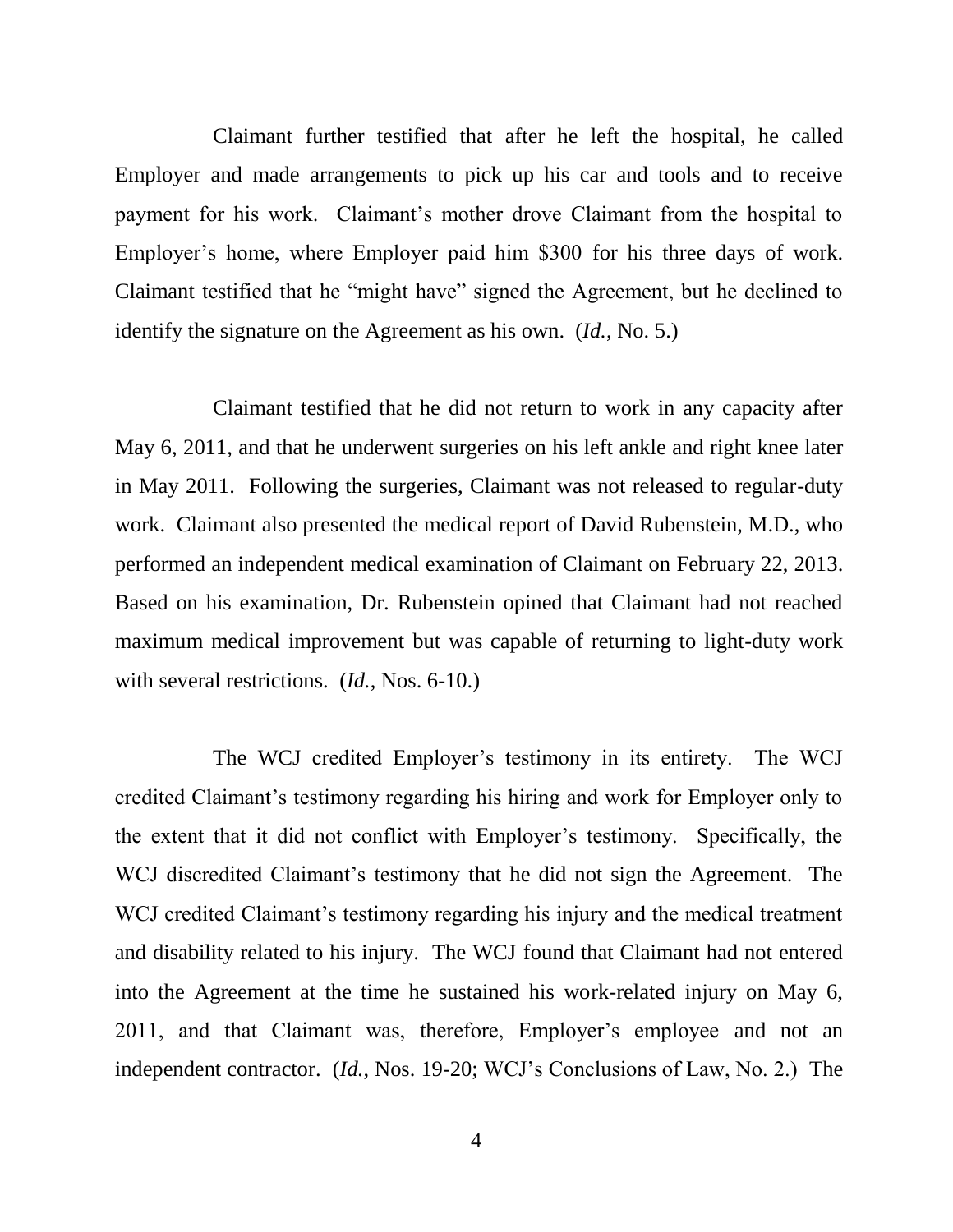WCJ also concluded that Claimant met his burden of proving that he had sustained a work-related injury and that, as a result, he was unable to return to work as a painter. (WCJ's Conclusions of Law, Nos. 4-5.) The WCJ awarded Claimant benefits and all reasonable and necessary medical expenses. Employer appealed to the WCAB, which affirmed. Employer now petitions this court for review.<sup>3</sup>

On appeal, Employer argues that the WCAB erred in concluding that Claimant was an employee under the Construction Workplace Misclassification Act (CWMA).<sup>4</sup> Specifically, Employer argues that the WCAB erred in concluding that section  $3(a)(1)$  of the CWMA, 43 P.S.  $\S 933.3(a)(1)$ , requires an individual in the construction<sup>5</sup> industry to sign a written contract *prior to* the injury in order to be considered an independent contractor. We disagree.

A claimant seeking workers' compensation benefits must establish that he sustained an injury in the course of his employment and that the injury resulted in a loss of earning power. *Cruz v. Workers' Compensation Appeal Board (Kennett Square Specialties)*, 99 A.3d 397, 407 (Pa. 2014). "Employment status is

<sup>&</sup>lt;sup>3</sup> Our review is limited to determining whether constitutional rights were violated, whether the adjudication is in accordance with the law, and whether the necessary findings of fact are supported by substantial evidence. Section 704 of the Administrative Agency Law, 2 Pa. C.S. §704.

<sup>4</sup> Act of October 13, 2010, P.L. 506, 43 P.S. §§933.1-933.17.

<sup>&</sup>lt;sup>5</sup> Section 2 of the CWMA defines "[c]onstruction" as the "[e]rection, reconstruction, demolition, alteration, modification, custom fabrication, building, assembling, site preparation and repair work done on any real property or premises under contract, whether or not the work is for a public body and paid for from public funds." 43 P.S. §933.2.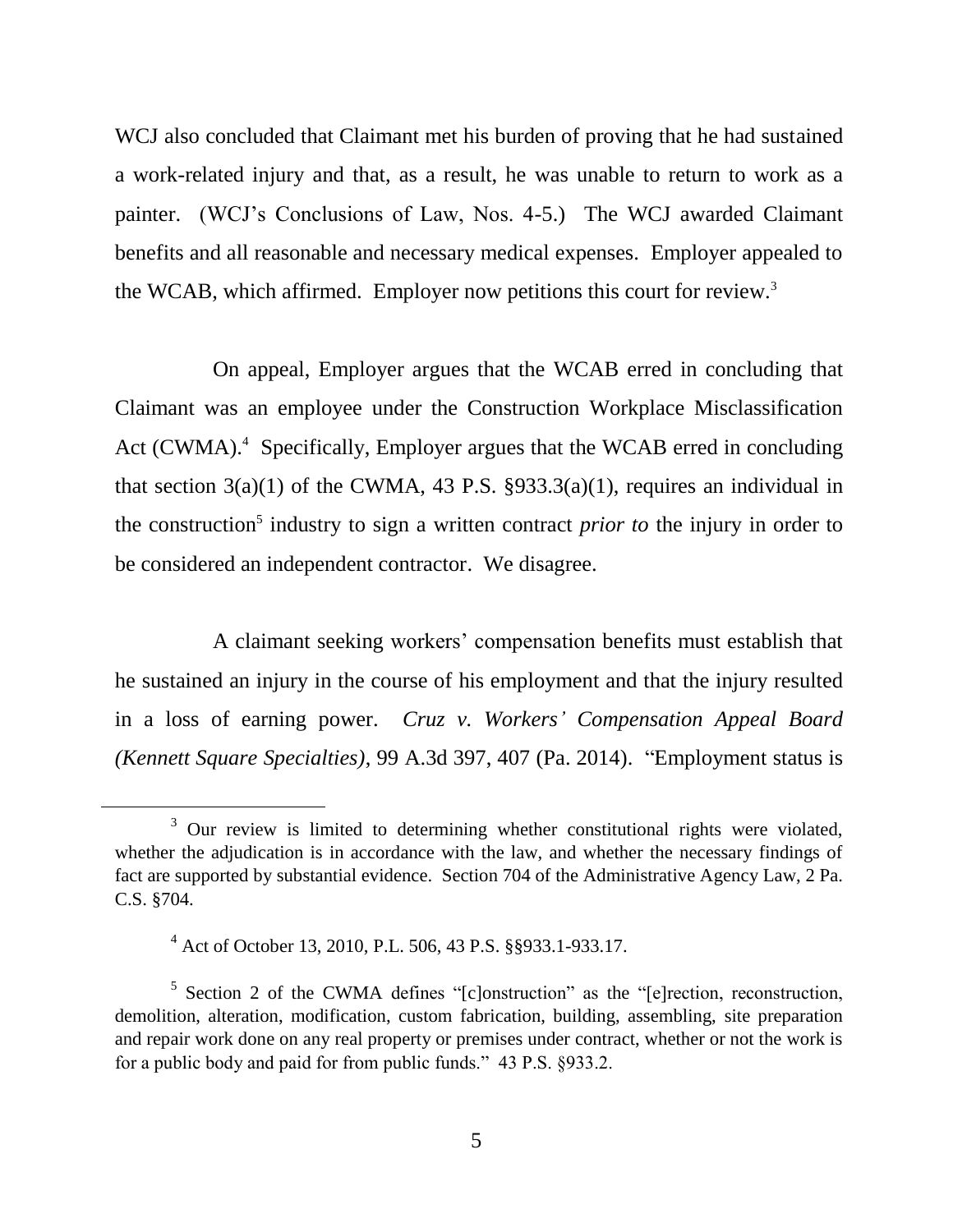a critical threshold determination for liability." *American Road Lines v. Workers' Compensation Appeal Board (Royal)*, 39 A.3d 603, 610 (Pa. Cmwlth. 2012). A claimant must prove an employer/employee relationship in order to receive benefits. *Id.*

Section 2 of the CWMA, 43 P.S. §933.2, provides that for purposes of workers' compensation, the term "employee" shall have the same meaning as in section 104 of the Workers' Compensation Act,<sup>6</sup> which states that the term "employe" includes "[a]ll natural persons who perform services for another for a valuable consideration." 77 P.S. §22. Section 3(a) of the CWMA provides:

> *For purposes of workers' compensation* . . . an individual who performs services in the construction industry for remuneration is an independent contractor *only if*:

> > (1) The individual *has a written contract* to perform such services.

> > (2) The individual is free from control or direction over performance of such services both under the contract of service and in fact.

> > (3) As to such services, the individual is customarily engaged in an independently established trade, occupation, profession or business.

43 P.S. §933.3(a) (emphases added). "When the words of a statute are clear and free from all ambiguity, the letter of it is not to be disregarded under the pretext of

<sup>6</sup> Act of June 2, 1915, P.L. 736, *as amended*, 77 P.S. §22.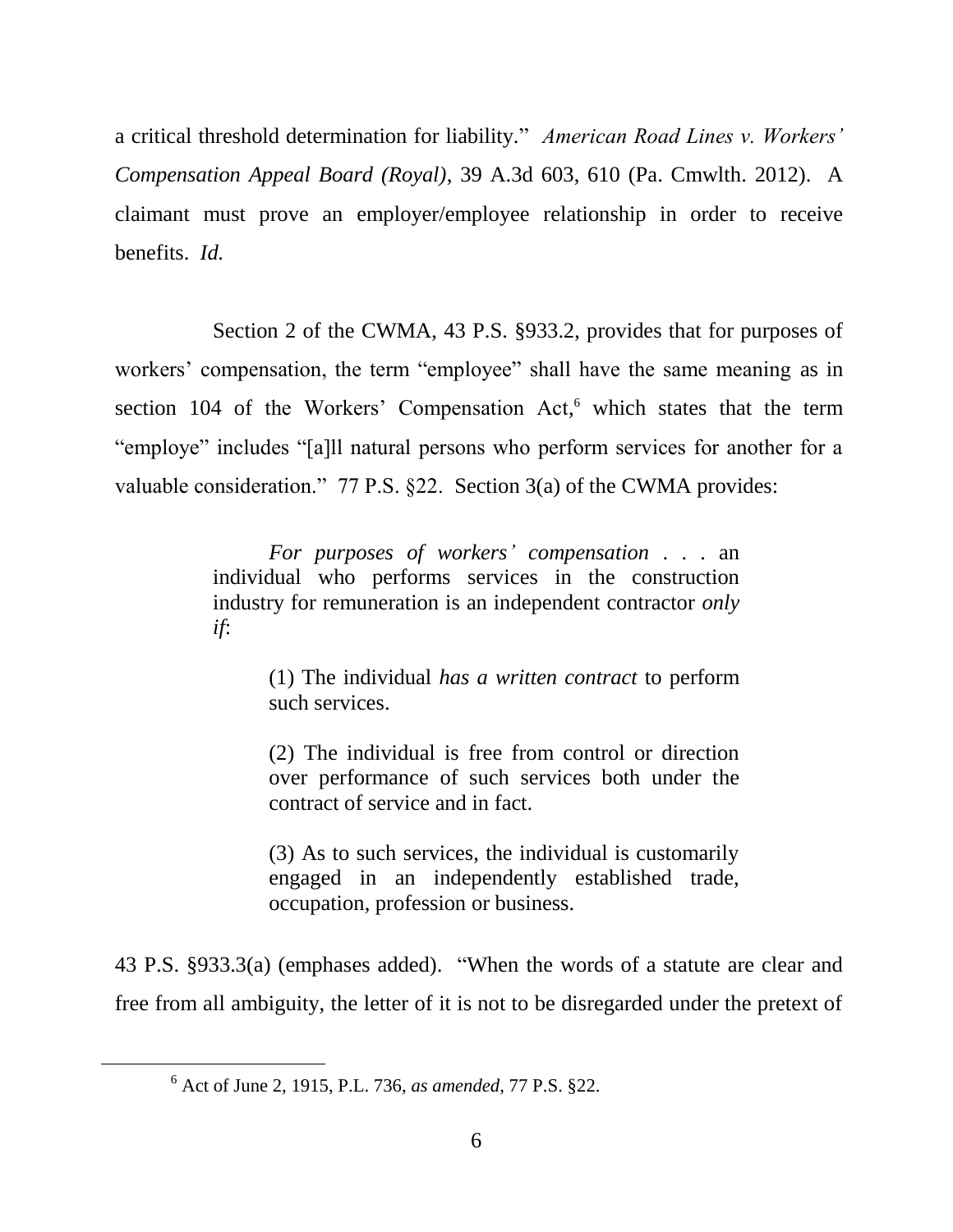pursuing its spirit." Section 1921(b) of the Statutory Construction Act of 1972, 1 Pa. C.S. §1921(b). "'[A]n agreement of the parties to a designation of their relationship that is contrary to the employer/employee relationship established otherwise is unavailing to effect a change.'" *Nevin Trucking v. Workmen's Compensation Appeal Board (Murdock)*, 667 A.2d 262, 267 (Pa. Cmwlth. 1995) (citation omitted).

Here, Claimant worked for Employer for several days in exchange for remuneration and did not sign the Agreement until after he was injured. Section 3(a)(1) of the CWMA is unambiguous: "[A]n individual who performs services in the construction industry for remuneration is an independent contractor *only if* . . . [he] *has a written contract to perform such services*." 43 P.S. §933.3(a)(1) (emphases added). No written contract existed between Claimant and Employer at any point during Claimant's work for Employer and, thus, Claimant could not be considered an independent contractor under the CWMA. Although Claimant later signed the Agreement, the Agreement did not change Claimant's employment status to independent contractor because a written contract for services did not exist at the time of Claimant's injury.<sup>7</sup> Therefore, the WCAB properly concluded that Claimant was an employee and not an independent contractor under the CWMA. 8

 $<sup>7</sup>$  For this reason, we also reject Employer's argument that the Agreement was merely a</sup> confirmation of an oral agreement for services that Employer and Claimant entered into prior to Claimant's injury.

<sup>&</sup>lt;sup>8</sup> Employer also argues that, assuming he did misclassify Claimant as an independent contractor, the WCJ should have assessed Employer administrative penalties under the CWMA rather than requiring Employer to pay Claimant benefits. However, because Employer failed to **(Footnote continued on next page…)**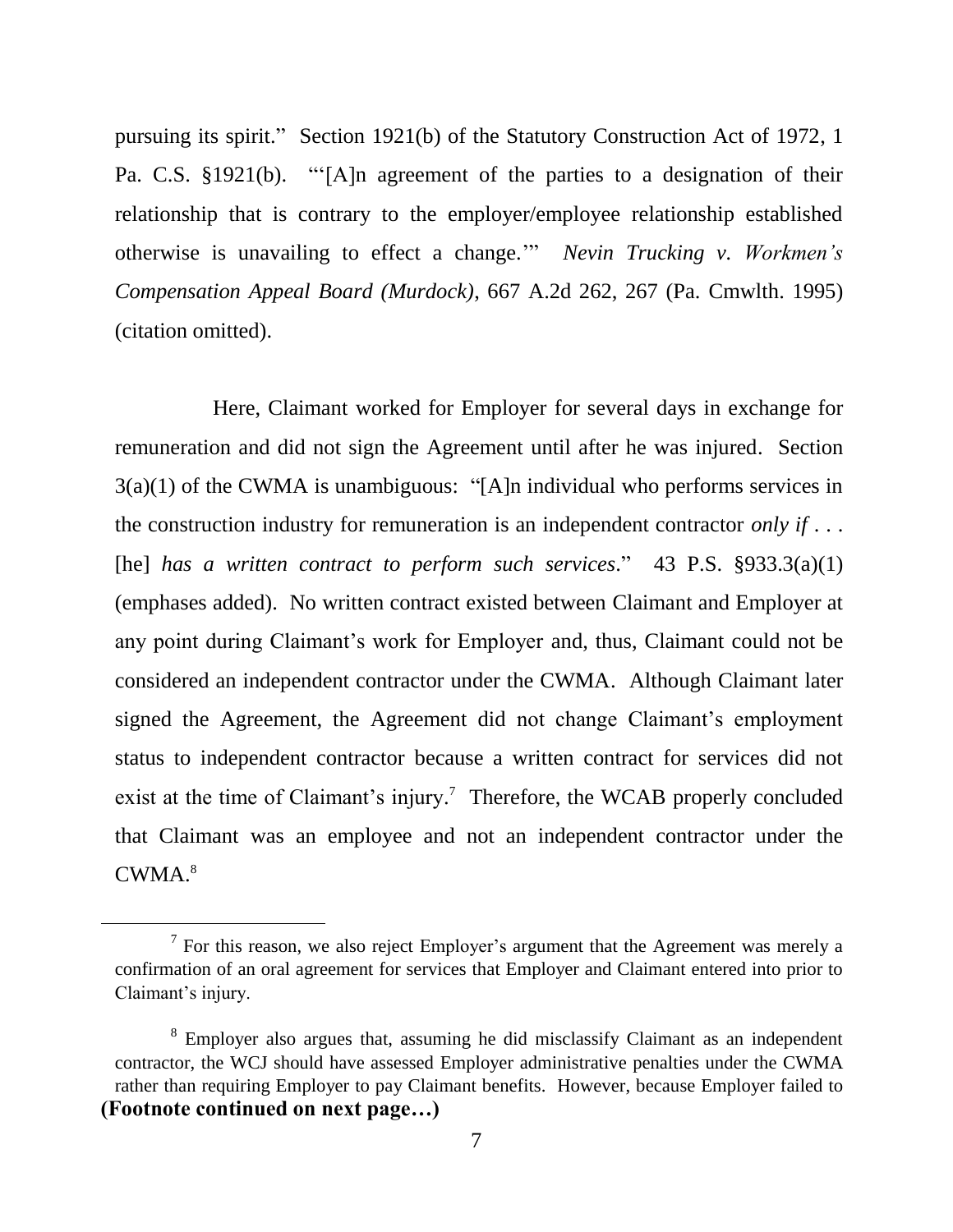Accordingly, we affirm.

\_\_\_\_\_\_\_\_\_\_\_\_\_\_\_\_\_\_\_\_\_\_\_\_\_\_\_\_\_\_\_\_\_\_\_ ROCHELLE S. FRIEDMAN, Senior Judge

**(continued…)**

 $\overline{a}$ 

raise this issue before the WCAB or in his petition for review, it is waived. *See* Pa. R.A.P. 1551(a); *Lewis v. Workers' Compensation Appeal Board (Disposable Products)*, 853 A.2d 424, 429 (Pa. Cmwlth. 2004).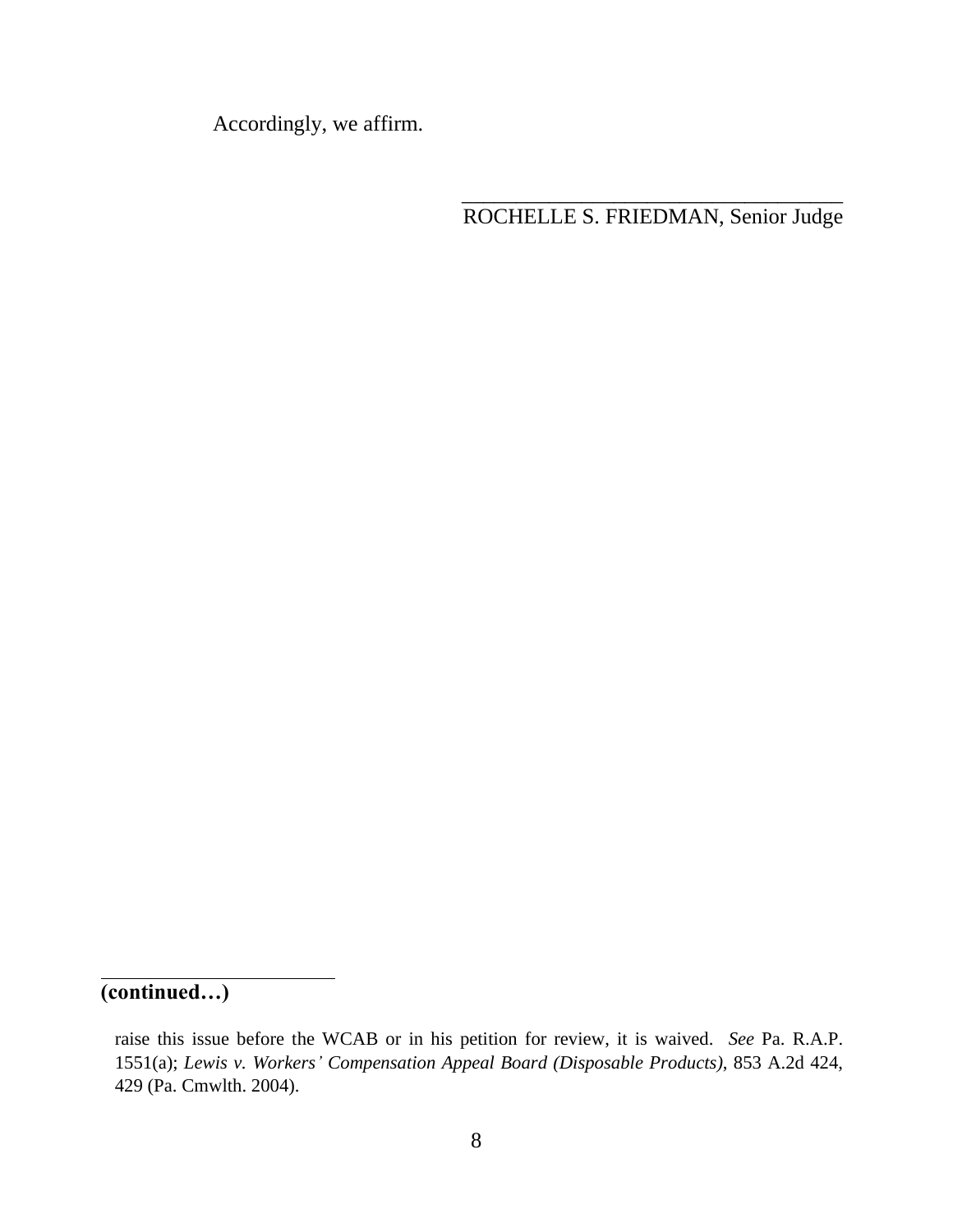# IN THE COMMONWEALTH COURT OF PENNSYLVANIA

| Scott Lee Staron, d/b/a      |                      |
|------------------------------|----------------------|
| Lee's Metal Roof Coatings    | : No. 2140 C.D. 2014 |
| & Painting,                  |                      |
|                              |                      |
| Petitioner                   |                      |
|                              |                      |
| v.                           |                      |
|                              |                      |
| Workers' Compensation Appeal |                      |
| Board (Farrier),             |                      |
|                              |                      |
| Respondent                   |                      |

# ORDER

AND NOW, this  $17<sup>th</sup>$  day of July, 2015, we hereby affirm the November 6, 2014, order of the Workers' Compensation Appeal Board.

> \_\_\_\_\_\_\_\_\_\_\_\_\_\_\_\_\_\_\_\_\_\_\_\_\_\_\_\_\_\_\_\_\_\_\_ ROCHELLE S. FRIEDMAN, Senior Judge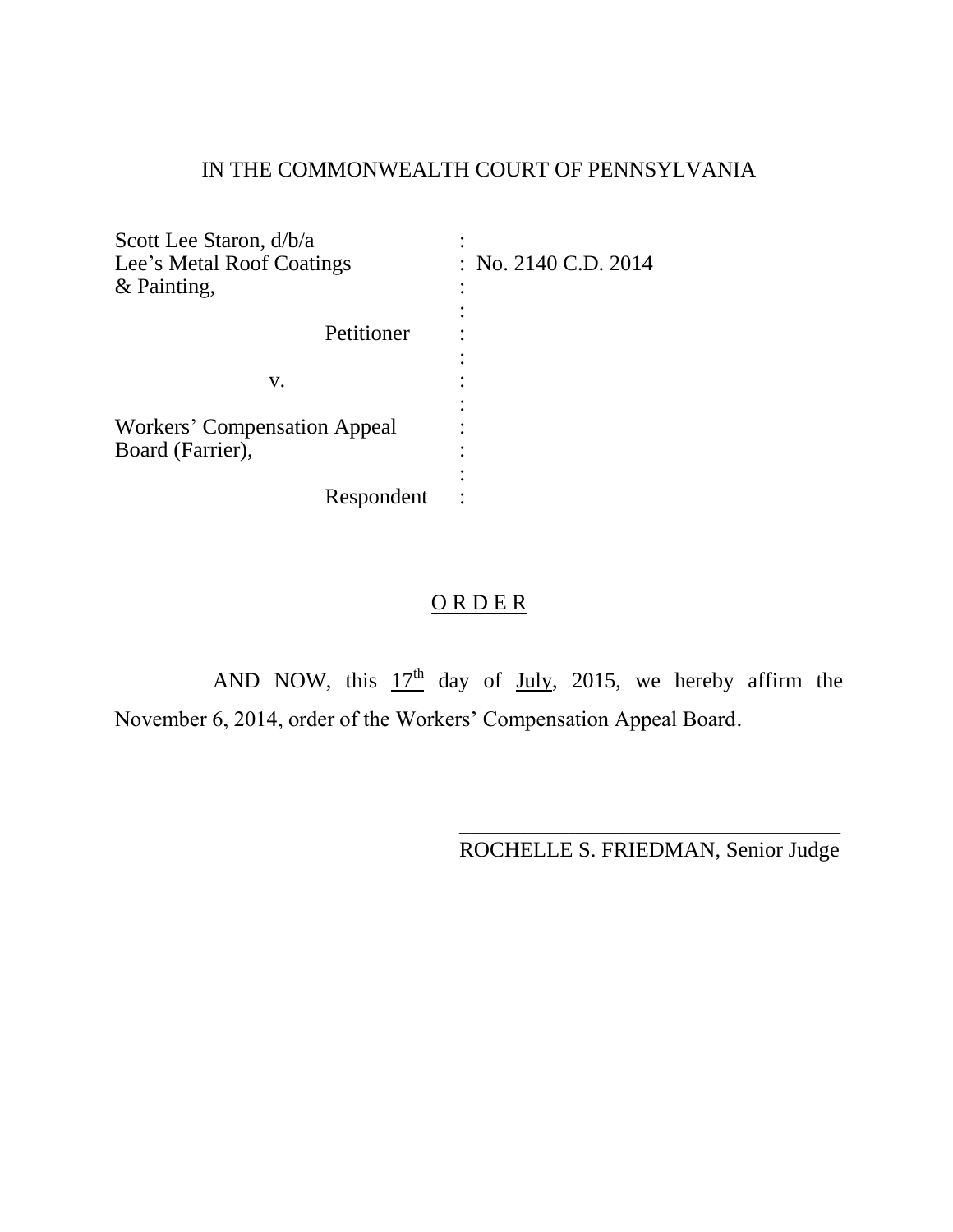## **IN THE COMMONWEALTH COURT OF PENNSYLVANIA**

| Scott Lee Staron, d/b/a      |                       |
|------------------------------|-----------------------|
| Lee's Metal Roof Coatings &  |                       |
| Painting,                    |                       |
| Petitioner                   |                       |
|                              |                       |
| V.                           | No. 2140 C.D. 2014    |
|                              | Argued: June 15, 2015 |
| Workers' Compensation Appeal |                       |
| Board (Farrier),             |                       |
| Respondent                   |                       |

### **BEFORE: HONORABLE BONNIE BRIGANCE LEADBETTER,** Judge **HONORABLE RENÉE COHN JUBELIRER,** Judge **HONORABLE ROCHELLE S. FRIEDMAN,** Senior Judge

#### **CONCURRING OPINION BY JUDGE LEADBETTER FILED: July 17, 2015**

 $\overline{a}$ 

I join in the well-reasoned majority opinion. I write separately simply to note two observations. First, we are not holding, as the claimant seems to suggest, that the written contract was invalid because it was signed after he began work without some additional consideration, or that the Construction Workplace Misclassification Act  $(CWMA)^1$  requires that a written contract be signed before one begins work in order to be deemed an independent contractor. This case does not require us to consider those issues and we have not. We simply hold that the elements required by the CWMA to establish independent contractor status in the construction industry must have been in place before the claimant suffers his workplace injury.

<sup>&</sup>lt;sup>1</sup> Act of October 13, 2010, P.L. 506, 43 P.S. §§ 933.1 – 933.17.